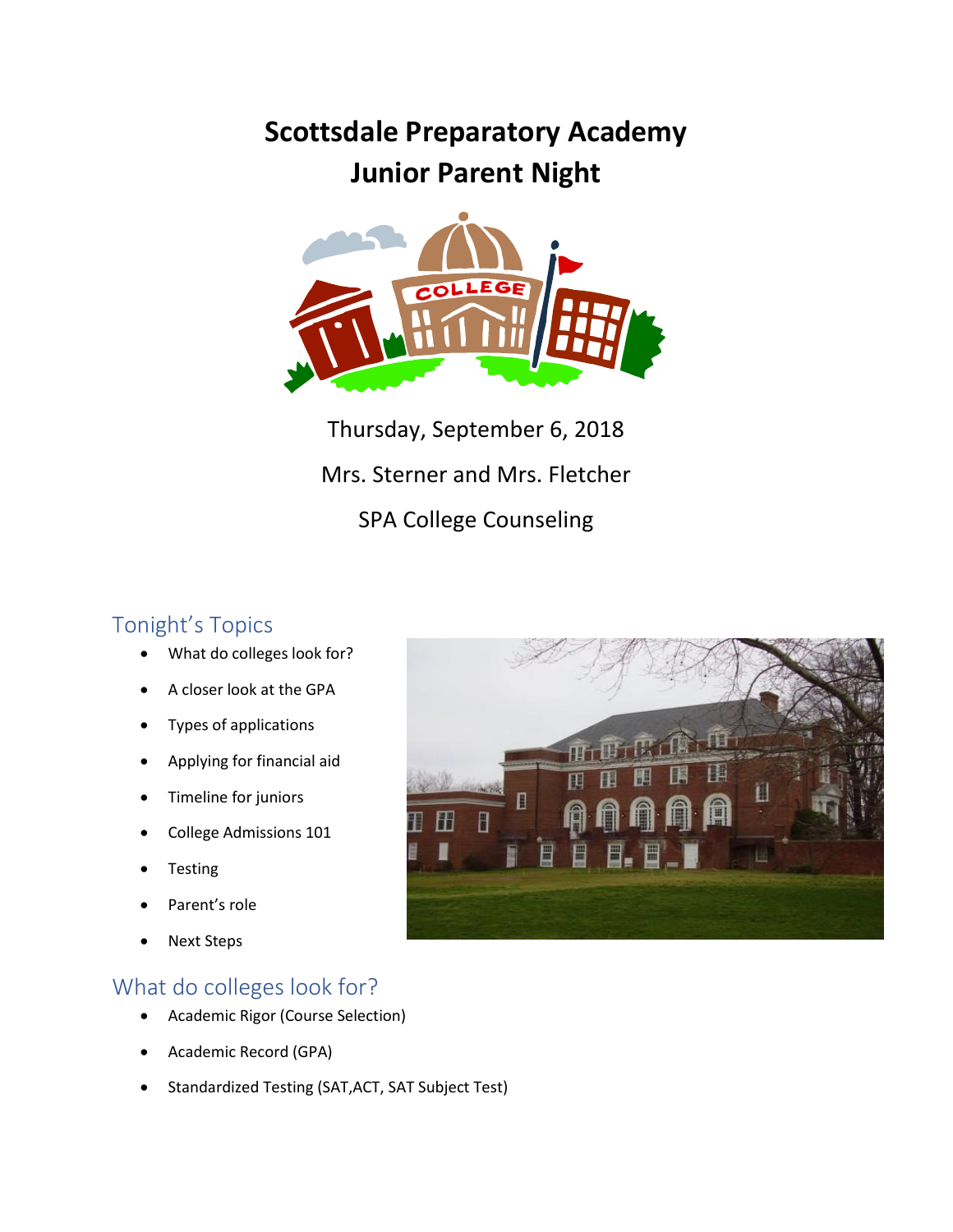- Extracurricular Involvement (sports, clubs, interests)
- Volunteer Experience (depth not breadth)
- Demonstrated Interest (sometimes)
- Recommendations (teacher & counselor)
- Alumni Connections (sometimes)
- Student Contribution, Compatibility

# The GPA

#### **1) Weighted**

**2) Unweighted**

#### **3) Recalculated**

- English 4 years
- Math 4 years
- Laboratory Science 3 years
- Social Science 2 years
- Foreign Language 2 (same language)
- Fine Arts 1 year

# Applications

Early Decision- binding

Early Action- non binding

Restrictive Early Action-varies by school

Regular Decision- last deadline

Rolling Admissions-reviewed as received

# Applying for Financial Aid

- Types of Aid- Institutional & External Scholarships, Grants, Loans
- College Depot through Phoenix Public Library
- Financial Aid Calculator on College Website
- FAFSA & CSS Profile



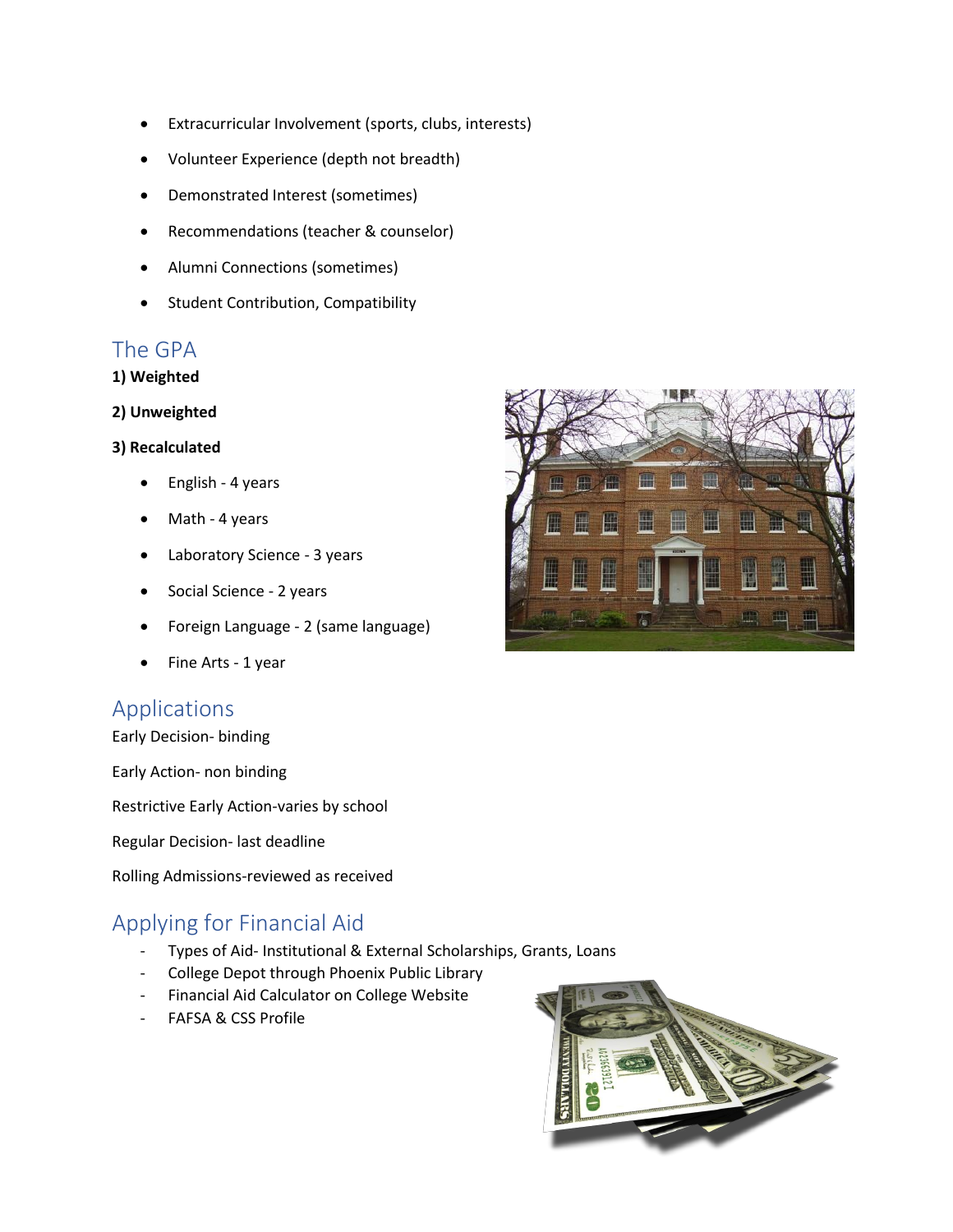# Timelines for Juniors and Seniors

- **Junior Year -** Exploration
	- o Utilize PSAT (Oct. 24) to prepare for SAT (April 9)
	- o Symposium October 20
	- o Browse books and the internet
	- o College tests SAT/ ACT/Subject Tests
	- o Visit schools
	- o Develop College List
	- o Naviance/CollegeBoard Big Future
	- o Summer Programs/Tours

#### • **Senior Year** – **Application**

#### July to October

- o Study instructions
- o Work on essays
- o Get recommendations
- o File applications
- **Senior Year –** Finances

#### October to March

- FAFSA & CSS Profile in October
- Search for scholarships
- Know your deadlines!
- **Senior Year –** Wrap-Up

#### April & May

- Select college
- Notify (by May  $1<sup>st</sup>$ )
- Fill out college paperwork

### The Junior Year Curriculum

• College Admissions 101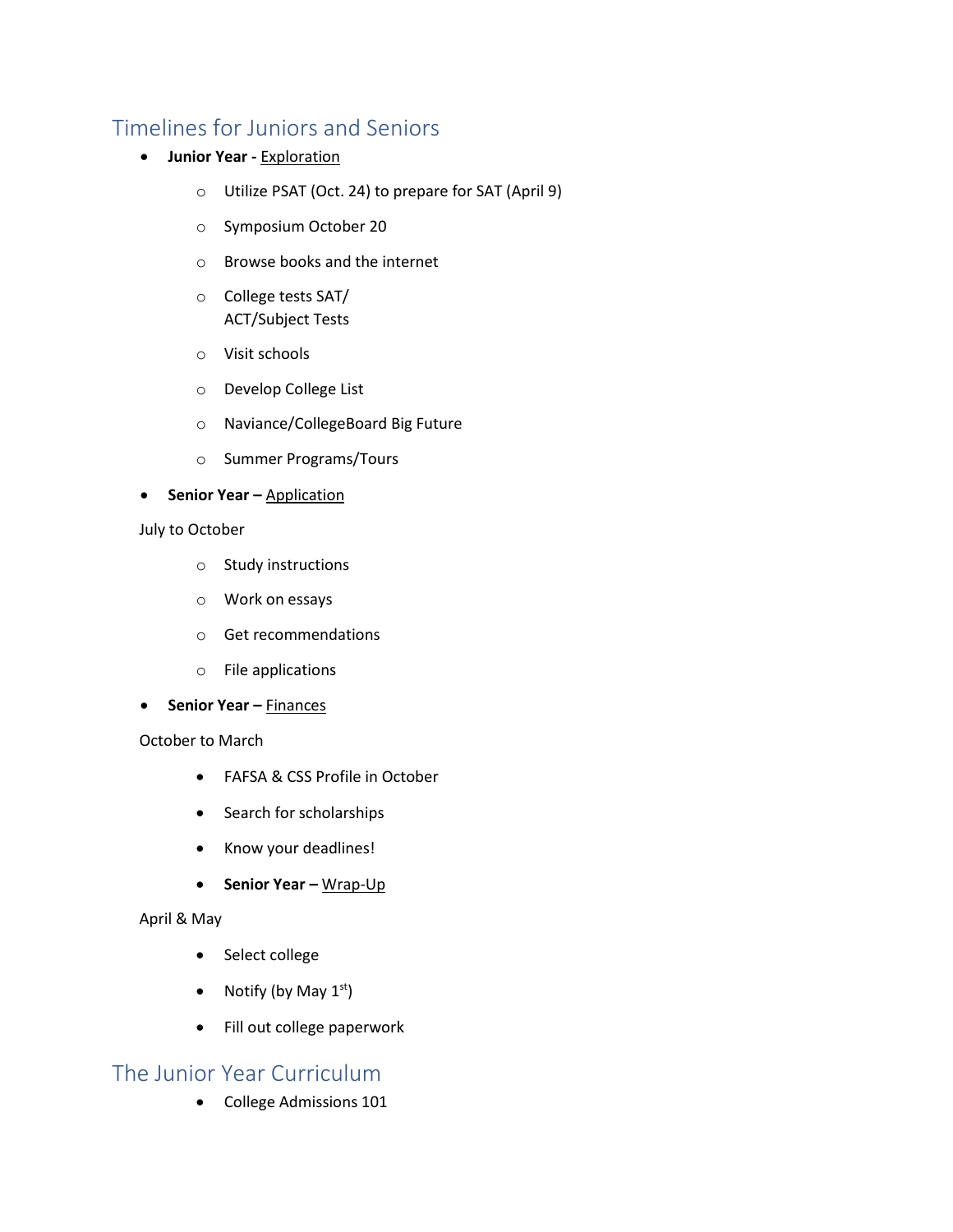- o 6-8 classes during the school day
- Broad overview of College Admissions 101
	- o Naviance
	- o Resumes
	- o Personal Statements
	- o Testing
	- o Khan Academy
	- o Common Application
	- o Admissions procedures (Timelines, Essays, etc.)
	- o Paying for college
	- o Interviews/College Visits

### **NAVIANCE**

- Our college counseling site i[s NAVIANCE](http://www.connection.naviance.com/vpa)
- Students will complete:
	- o Junior Planning Survey
	- o Prospective College List
	- o Resume
- Use your parent account to see what your student is doing. *Username is your email* & temporary passwords were sent today!

# Standardized Testing

- Students need to study
	- Prep Courses (in-person, online, Khan Academy)
	- Prep Books
- Take the PSAT on 10/24 Pay on Configio
- Take the ACT and the \*SAT in the spring
	- (can re-take preferred test again if needed)
- \*SAT School Day SPA will administer a SAT on our campus Tues, 4/9 *No registration or fee required*.
- While researching schools, see which require/recommend SAT Subject Tests (SAT II)